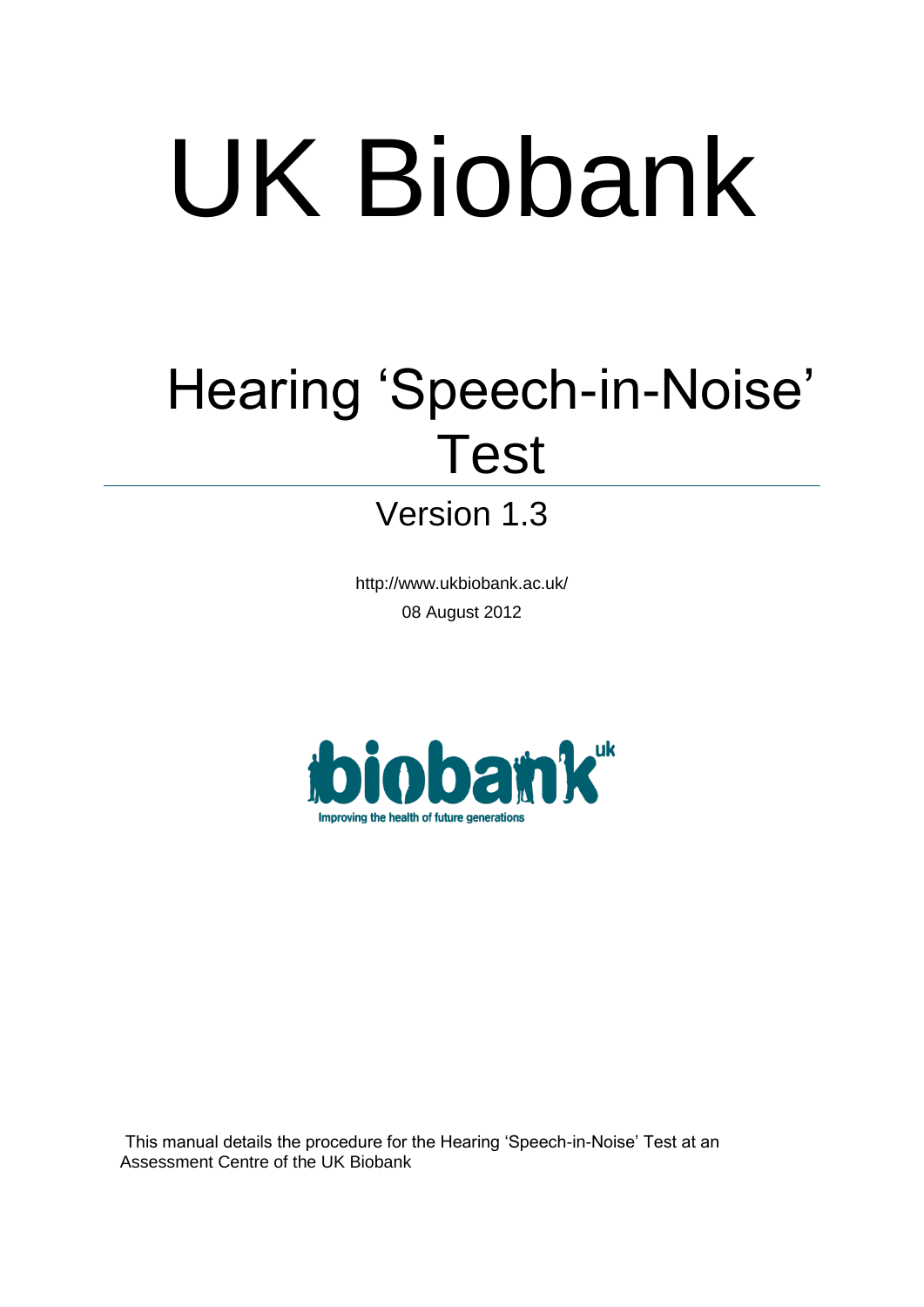#### **Contents**

#### <span id="page-1-0"></span>**1 Introduction**

**1.1:** This manual details the procedure for the Hearing 'Speech-in-Noise' Test at an Assessment Centre of the UK Biobank. This takes place at the 2nd 'station' of the Assessment Centre visit, as listed in Table 1.

**Table 1:** Sequence of assessment visit

|                | <b>Visit station</b>            | Assessments undertaken                                                                                                                                                                                                                                            |
|----------------|---------------------------------|-------------------------------------------------------------------------------------------------------------------------------------------------------------------------------------------------------------------------------------------------------------------|
|                | Reception                       | Welcome & registration<br>Generating a USB key for Participants                                                                                                                                                                                                   |
| 2              | <b>Touch screen Section</b>     | Consent<br>$\bullet$<br>Touch screen questionnaire<br><b>Hearing Test</b><br>Cognitive function tests<br>$\bullet$                                                                                                                                                |
| 3              | Interview & blood pressure      | Interviewer questionnaire<br>$\bullet$<br>Blood pressure measurement<br>$\bullet$<br>Measurement of arterial stiffness<br>$\bullet$                                                                                                                               |
| 4              | Eye measurements                | Visual acuity<br>$\bullet$<br>Refractometry<br>$\bullet$<br>Intraocular pressure<br>$\bullet$<br><b>Optical Coherence Tomography</b><br>$\bullet$                                                                                                                 |
| 5              | Physical measurements           | Height (Standing and Sitting)<br>$\bullet$<br>Hip & Waist measurement<br>$\bullet$<br>Weight and Bio-impedance measurement<br>Hand-grip strength<br>$\bullet$<br><b>Ultrasound Bone Densitometry</b><br>$\bullet$<br>Spirometry (Lung function test)<br>$\bullet$ |
| 6              | Cardio-respiratory fithess test | Exercise/fitness ECG test<br>$\bullet$                                                                                                                                                                                                                            |
| $\overline{7}$ | Sample collection & exit        | Blood samples collected<br>$\bullet$<br>Urine sample collected<br>$\bullet$<br>Saliva sample collected<br>$\bullet$                                                                                                                                               |
| 8              | Web-based diet questionnaire    | Dietary assessment<br>٠                                                                                                                                                                                                                                           |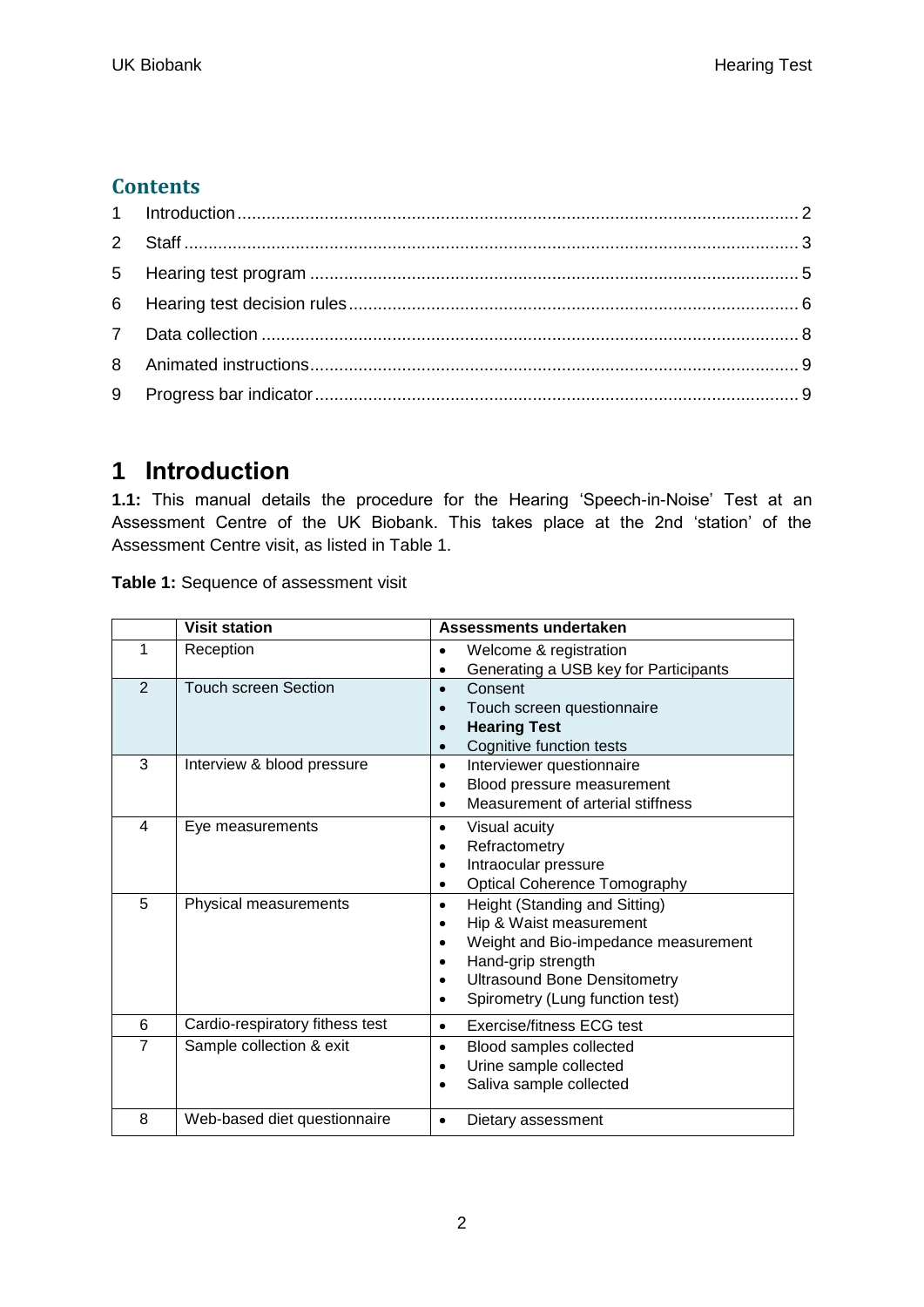**1.2:** Throughout this document, the term 'Participant' signifies a study participant who is taking part in the Assessment Centre process, regardless of whether they eventually give or withhold consent to take part in the UK Biobank study.

**1.3:** The collection of data from assessment visits uses the direct data entry system of the Assessment Centre Environment (ACE).

**1.4:** At the start of their visit, each participant is issued with a USB key at the Reception station. This contains Participant ID, name, date of birth and gender. As the participant progresses between stations the USB key acts as an identifying token. The USB key is encrypted so can only be read by assessment centre computers. None of the participant's test data is transferred to the USB key. At the end of the assessment visit all identifying data on the USB key is removed

#### <span id="page-2-0"></span>**2 Staff**

This procedure is performed by the Receptionist or any staff member who has received suitable training and has been granted the relevant module permissions. These staff can include: Study Interviewer, Duty Manager, Phlebotomist, Laboratory Technician or Measurement Technician. Two members of staff are always present to oversee the touch screen and web diet questionnaire areas. The Assessment Centre Manager oversees that all staff work in accordance with this procedure.

#### **3 Hearing 'Speech-in-Noise' test procedure**

**3.1:** When the participant has completed the touch-screen questionnaire, an on-screen message asks them to select 'Next' to begin the hearing and cognitive function tests. On the next screen a message asks the participant if they would like to try these tests. If they do, they can select the 'Next' button to start them. If they do not, a message is displayed to contact a member of staff. The Hearing 'Speech-in-Noise' Test has an 'Abandon' button, which is only used in the event of a participant having difficulty completing the test.

**3.2:** The speech-in-noise hearing test determines how well the participant can hear three spoken numbers played with a rushing noise in the background (also known as the digit triplet test). Each ear is tested separately; to minimise any learning effect the order of testing is evenly distributed between left side first (even numbered participant ID) and right side first (odd numbered participant ID).

**3.3:** Before proceeding, the participant selects from touch-screen options whether they are happy to do the test, whether they can hear on left only, right only or whether they are unable to do the test. If the participant indicates that they can only hear on one side, then only that side is tested.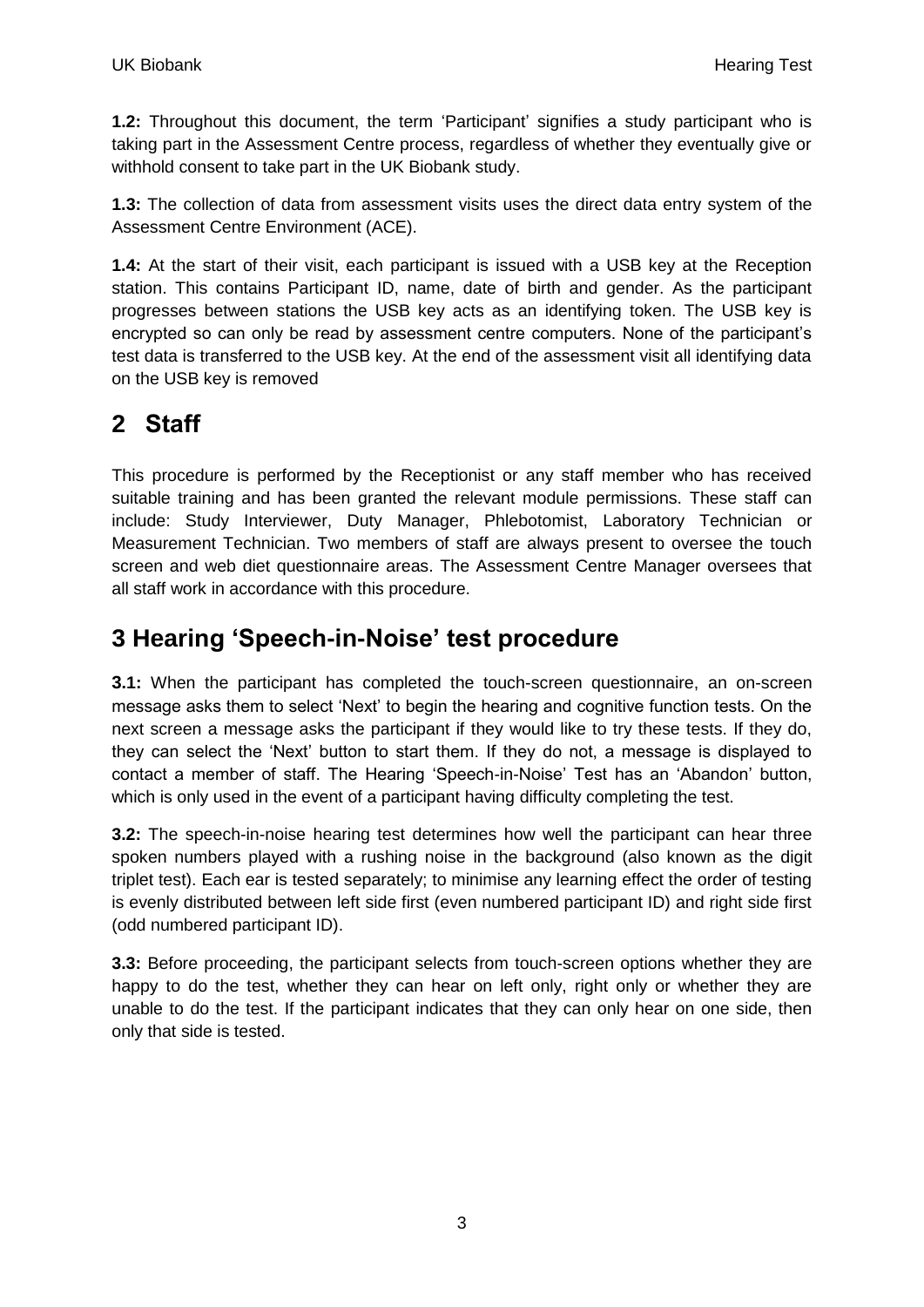

**3.4:** If the participant is wearing a hearing aid they are asked to remove it before putting the headphones on, and to ask a member of staff if they cannot find the headphones, or if they need assistance putting them on.

**3.5:** The headphones need to be orientated correctly (red tab over right ear). Background noise can be heard (owing to the open-plan design of the Assessment Centre), but is kept to a minimum by staff to reduce potential for distraction. Participants could also choose the volume at which the test was performed to take this into account.

**3.6:** A short video clip is played (section 8), then the participant selects the most comfortable volume from a scale of 1-5 (corresponding to 10, 20, 40, 70, or 100% of the maximum volume), by using the touch-screen to play a short recording in their ear. This is repeated when their second ear is tested, with the headphones remaining in the same orientation.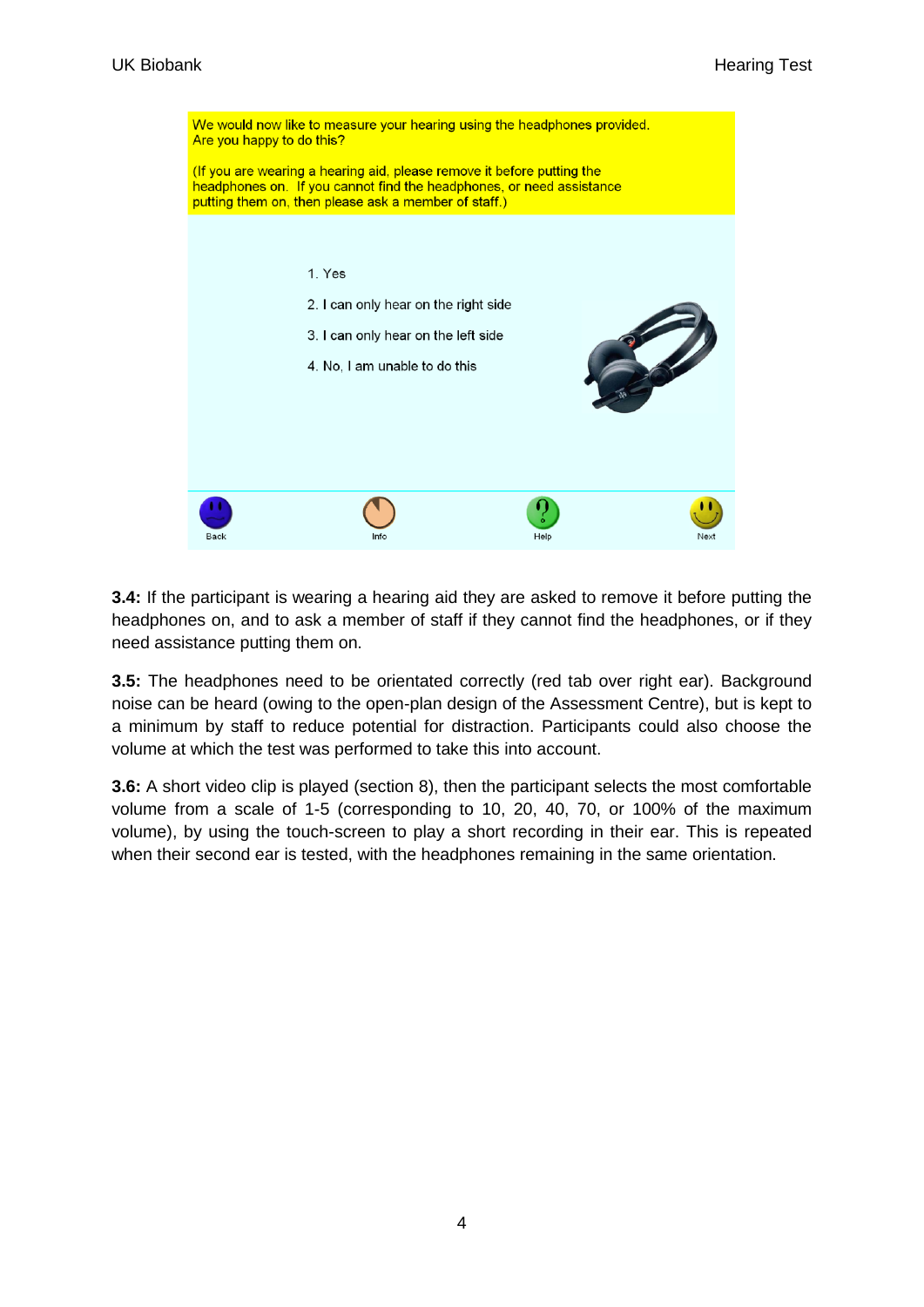**3.7:** After listening to each sequence the participant enters the three numbers they have heard, using the number pad on the screen (any number sequence is allowed; e.g., a triple with the same digit: 999). If the participant cannot hear one or more numbers they are instructed to guess. The test takes 5 minutes to complete.

**3.8:** Once the participant has completed the hearing and/or cognitive function tests (or decides to skip this section) a message is displayed to contact a member of staff, who will then sign off this section of the visit. The participant remains at the touch-screen station and proceeds to the cognitive function tests, beginning with the Prospective memory (Shape) test.

#### **4 Technical details about the hearing test**

The digit triplets were generated at the Institute of Sound and Vibration Research, University of Southampton. The mixing with noise and compression for telephone use was carried out by the Royal National Institute for Deaf People (now Action on Hearing Loss), for their telephone test. The version used here is the same as the telephone test, with the exception that stereo files were used to allow left and right ear testing without any need for switching. Technical details about the hearing test are the subject of a MSc dissertation, entitled "The development of a new English sentence in noise test and an English number recognition test" by Stuart John Hall, University of Southampton (2006), which can be found in the 'Related Documentation' for the Hearing test.

#### <span id="page-4-0"></span>**5 Hearing test program**

**5.1:** The three-number sequences (triplets) are generated according to these rules:

- All triplets are different
- No triplet is an 'anagram' of the previous triplet
- No triplet has the same digit in the same position as the previous triplet.

**5.2:** The sequence of the hearing test is as follows:

**5.2.1:** After the volume adjustment a message 'Listen…' is displayed

**5.2.2:** The sound triplet is played, the 'Listen' message removed and there is a pause of 0.1 seconds.

**5.2.3:** 'Enter number' is displayed, the keyboard is activated and the participant keys in 3 numbers, using 'Clear' to change any number not required, then touches the 'Next' button to indicate that they have completed entering their best guess at the number.

**5.2.4:** The keyboard is deactivated and there is a pause of 0.6 seconds before the next triplet or the end of the test.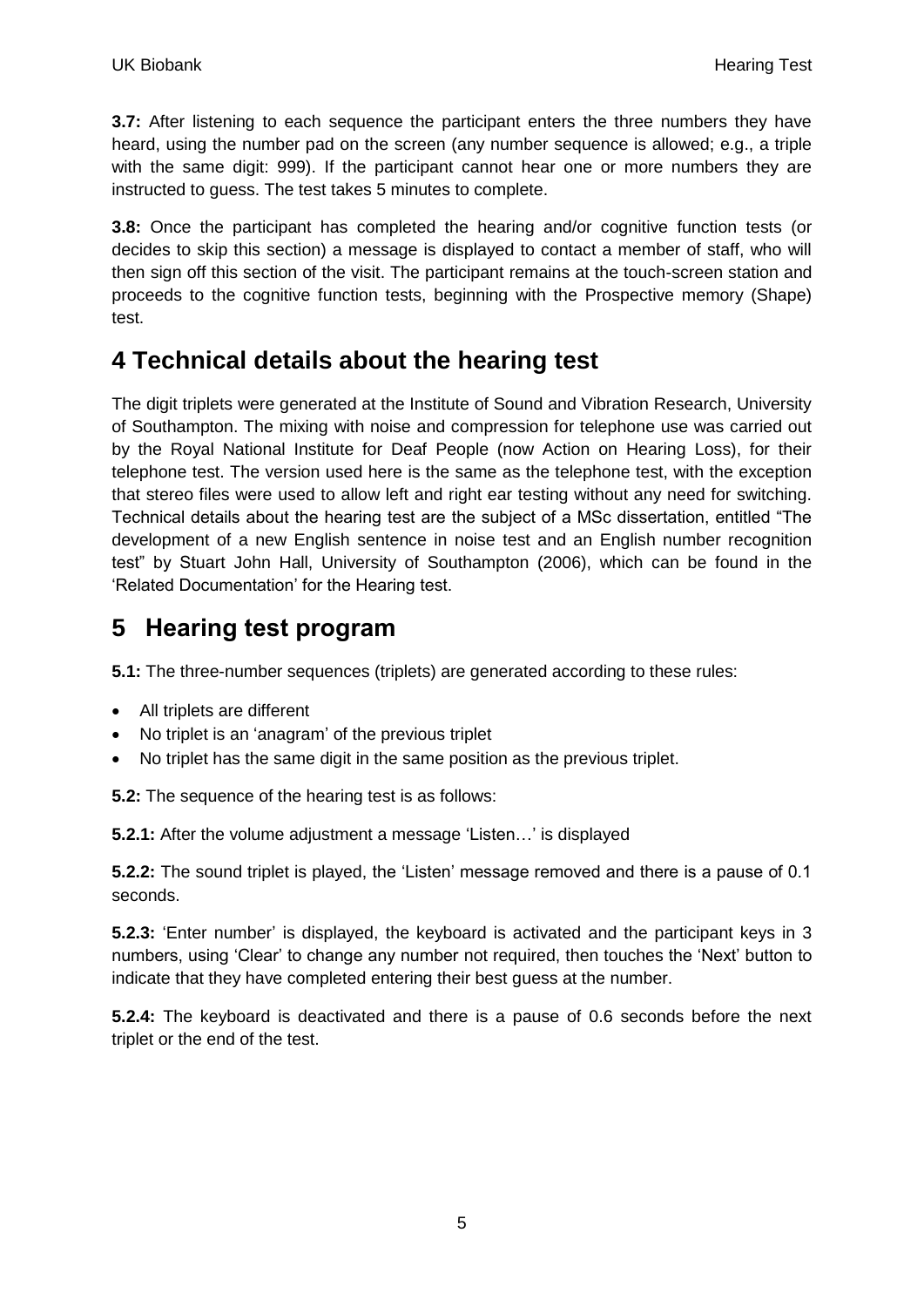

**5.2.5:** If the 'Abandon' button is pressed with the first ear tested, the participant is presented with an 'Are you sure?' message. If they select 'No', they are returned to the 'Enter number' step. If they select 'Yes', the second ear is then tested.

**5.2.6:** If the 'Abandon' button is pressed on the second ear tested, and the participant answers 'Yes' to the 'Are you sure?' message, the next message reads:

*You have not yet finished. If you abandon now you will not be able to attempt it again. If the numbers are just unclear to you, please touch "No" then enter your best guess. If you are having some other difficulty with the test, please contact a member of staff for help. Are you still certain you wish to abandon the hearing check for this side?* 

#### <span id="page-5-0"></span>**6 Hearing test decision rules**

**6.1:** Each sound sample consists of a triplet read out against a background of noise. The louder the noise, the more difficult it is to identify the triplet.

At the minimum noise level 1 unit, the ratio of the level of the triplet to the level of the noise (the signal-to-noise ratio) is +8 decibels (dB). An increase of 1 in the noise level corresponds to a reduction of -2 dB in the signal-to-noise ratio, up to a maximum level of 11 units, which corresponds to a signal-to-noise ratio of -12 dB. Thus the whole range spans 20 dB from +8 to -12 dB SNR.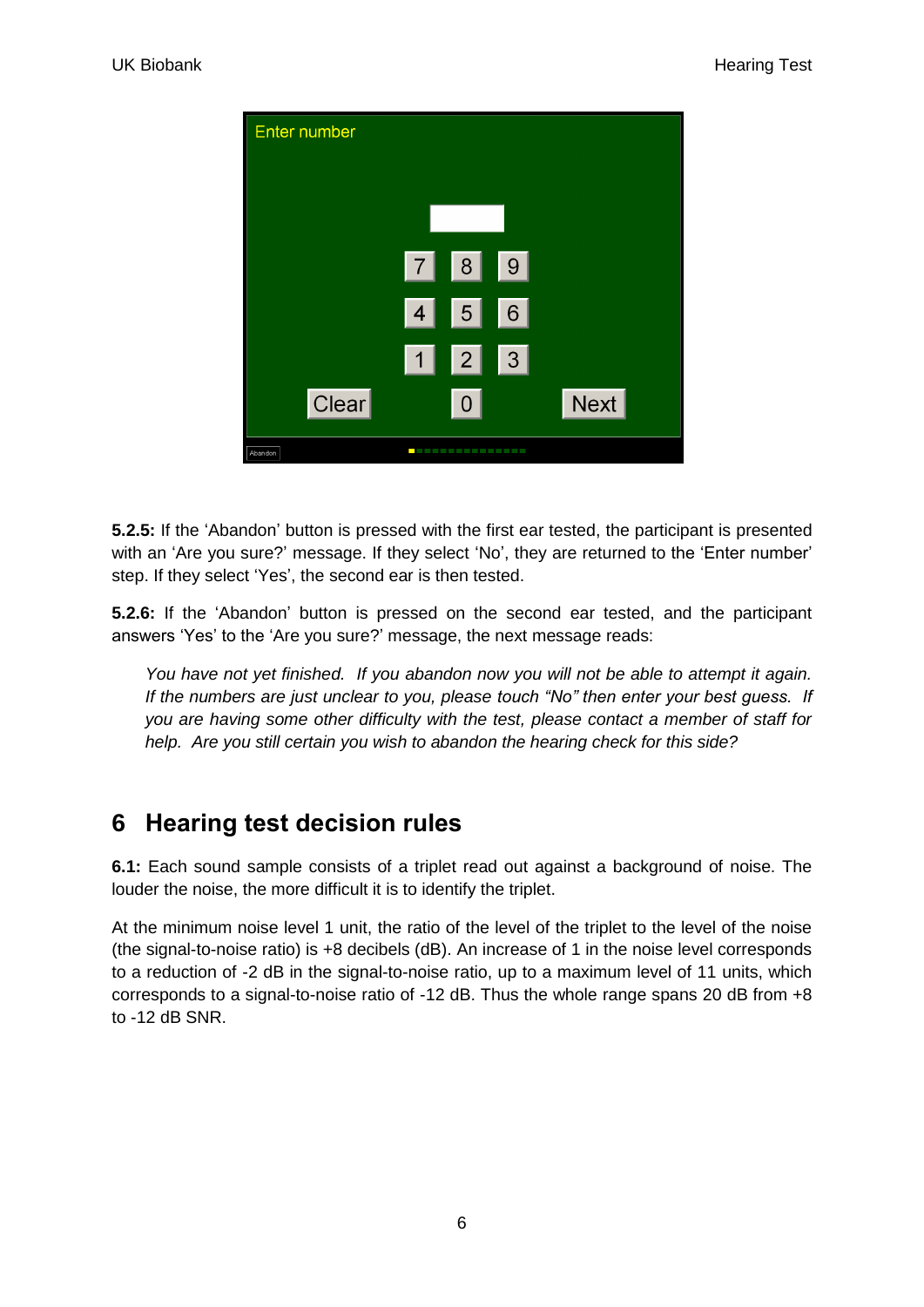| Noise level (arbitrary units) SNR (dB) |       |
|----------------------------------------|-------|
| 1                                      | $+8$  |
| 2                                      | $+6$  |
| 3                                      | $+4$  |
| 4                                      | $+2$  |
| 5                                      | 0     |
| 6                                      | $-2$  |
| 7                                      | $-4$  |
| 8                                      | -6    |
| 9                                      | -8    |
| 10                                     | $-10$ |
| 11                                     | $-12$ |

**6.2:** Fifteen sound samples (i.e. triplets) are presented in the test. The first five sound samples constitute the hunting phase (which aims to identify the best starting point for the assessment for each participant), where the SNR change is  $-4$  dB (= 2 noise levels  $*$  -2 dB). During the early phase of recruitment, the first sound sample was presented at noise level 6 (-2 dB). This was then changed (from August 2009) to level 4 (+2 dB) to make it easier for participants with poor hearing to start the test.

**6.3:** If the participant correctly identifies the triplet, the next sound sample is presented at two noise levels higher, if still in the hunting phase and if all triplets have been correctly identified, otherwise at one noise level higher.

**6.4:** If the participant does not correctly identify the triplet, the next sound sample is presented at two noise levels lower, if they are still in the hunting phase and all triplets have not been correctly identified, otherwise at one noise level lower. Throughout the test, the noise level is capped so that if the noise level would be more than the maximum, then the maximum noise level is used (level 11, corresponding to -12 dB SNR), and if the level would be lower than the minimum, the minimum level is used (level 1, corresponding to +8 dB SNR).

**6.5:** Please note that while the first five rounds (i.e. sound samples) represent the 'hunting phase'; round eight is the first assessed round (i.e. the mean SNR is recorded as -99999 for rounds 1-7).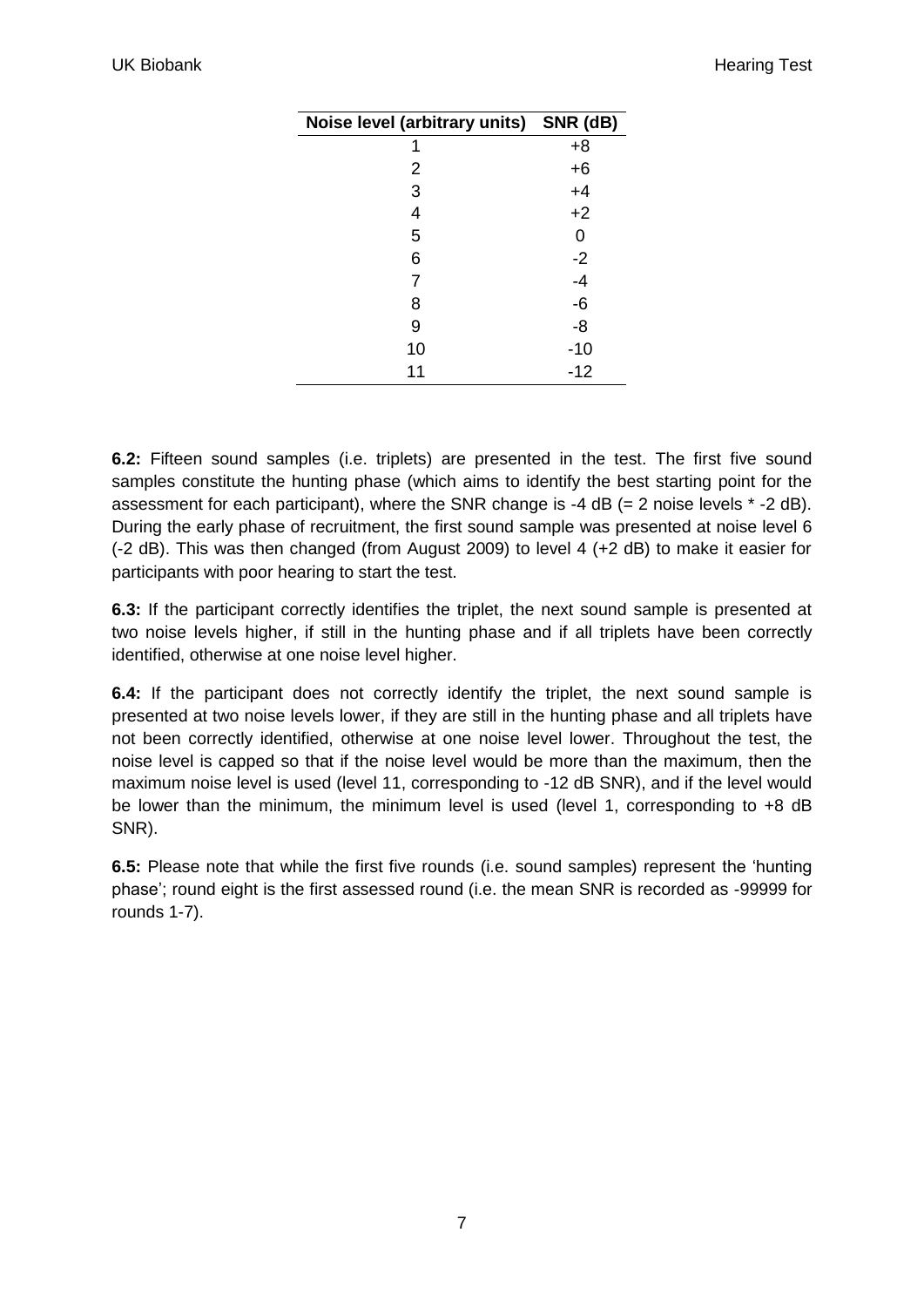#### <span id="page-7-0"></span>**7 Data collection**

**7.1:** For each triplet played, the following data are stored:

- The value of the triplet, e.g. '123'
- The signal-to-noise ratio of the triplet in each round
- The time that the user first entered a digit
- The time that the user last entered a digit
- The time that the user touched the next key
- Count of instances the Clear button is used
- The value of the number entered by the user
- Whether or not the user was correct

Times are measured from the instant the keyboard is activated. However, these data fields should not be used as an indicator of reaction time as participants were not explicitly instructed to complete the test as quickly as possible.

**7.2:** For each test the following data are stored, for each ear separately:

- Which ear(s) left/right is being tested
- The date and time the test started
- The volume level set by the user (5 levels: 10, 20, 40, 70, or 100% of maximum volume)
- The mean signal-to-noise for rounds 8 onwards (value of -99999 for rounds 1-7)
- Keystroke History
- Whether test was completed or abandoned

**7.3:** The Speech Reception Threshold (SRT) was also estimated (i.e. the final hearing test result in each ear), defined here as the signal-to-noise ratio at which half of the presented speech can be understood correctly. This was estimated as the value of the last round of the signal-to-noise ratio measurement for participants who completed all 15 rounds of the test.